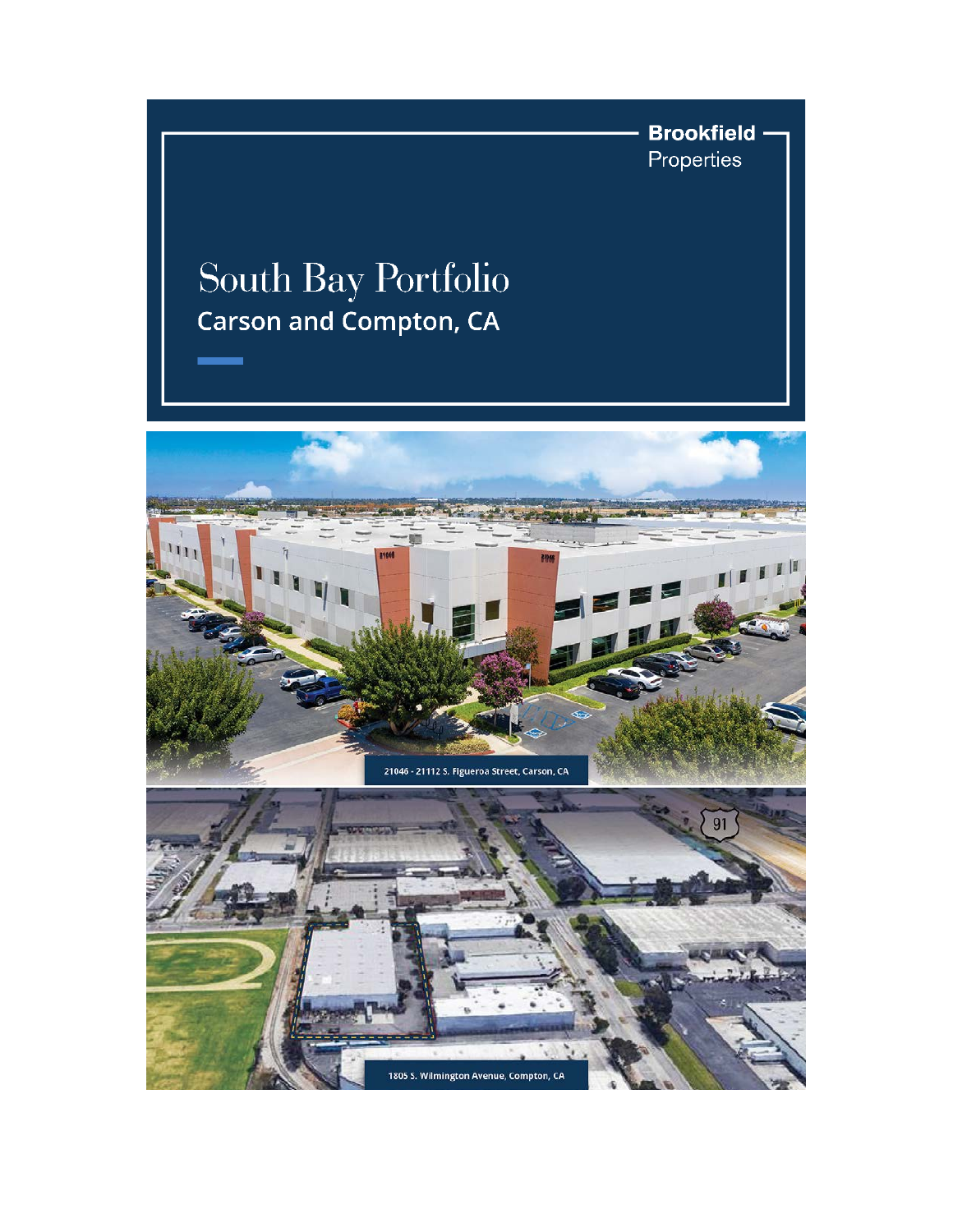Brookfield Properties is pleased to announce the addition of 21046-21112 S. Figueroa Street in Carson and 1805 S. Wilmington Avenue in Compton, California to its U.S. logistics portfolio.

All three assets are in the South Bay submarket of Los Angeles. 1805 S Wilmington Avenue in Compton is a 71,000 square foot, 100% leased warehouse with a secure yard and ample loading. 21046 S. Figueroa Street and 21112 S. Figueroa Street in Carson are two Class A, 89,000 and 92,000 square foot warehouses located in a high-image business park. 21112 S. Figueroa recently underwent major cosmetic makeready work, including new exterior paint, office renovation and yard re-striping and will be available for lease in August 2021.

Southern California, a Global Gateway market, continues to be a target market for our rapidly growing Logistics business. Brookfield Properties is further demonstrating its commitment to the area with the opening of a new office in the South Bay, located at 2101 Rosecrans Avenue, Suite 6250 in El Segundo, CA. This office will service as the Logistics Team's west coast hub and include investment, development and management professionals. Over the past twelve months, we have added ten new properties totaling over 2.6 million square feet to the portfolio, bringing our total Southern California portfolio to 33 assets comprising 5.4 million square feet.